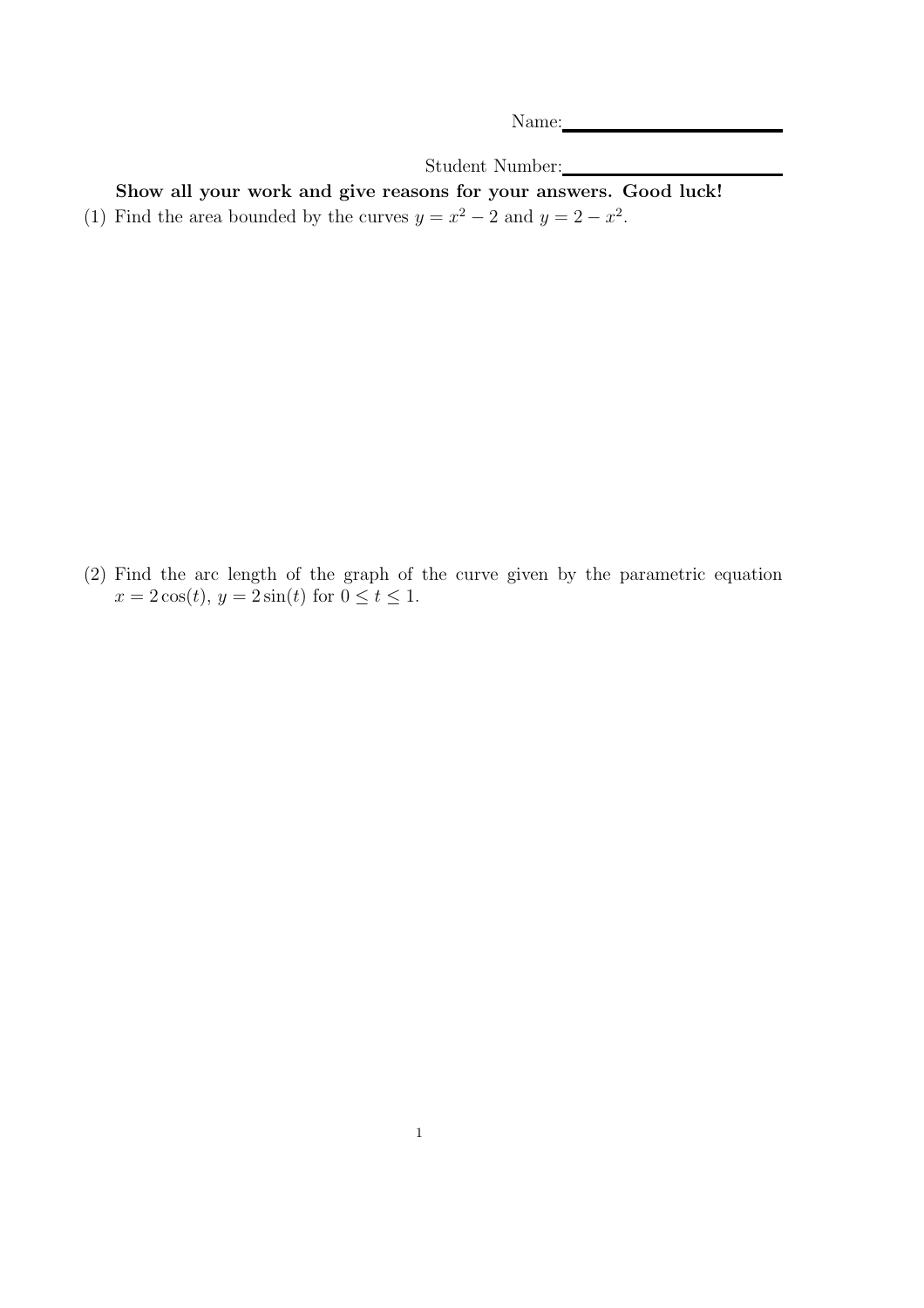- (3) Set up an integral for the volume of revolution obtained by rotating the area bounded by the graph of the function  $y = x^7 + x^3 + x + 1$ , the x-axis and the lines  $x = 0$  and  $x = 1$  about the line:
	- (a)  $y = -5$ ,
	- (b)  $x = -5$ .

Hint: You don't need to know the exact graph, just draw some function whose graph is contained between the lines  $y = 0$  and  $y = 4$  and satisfies  $f(0) = 0$  and  $f(1) = 4$ .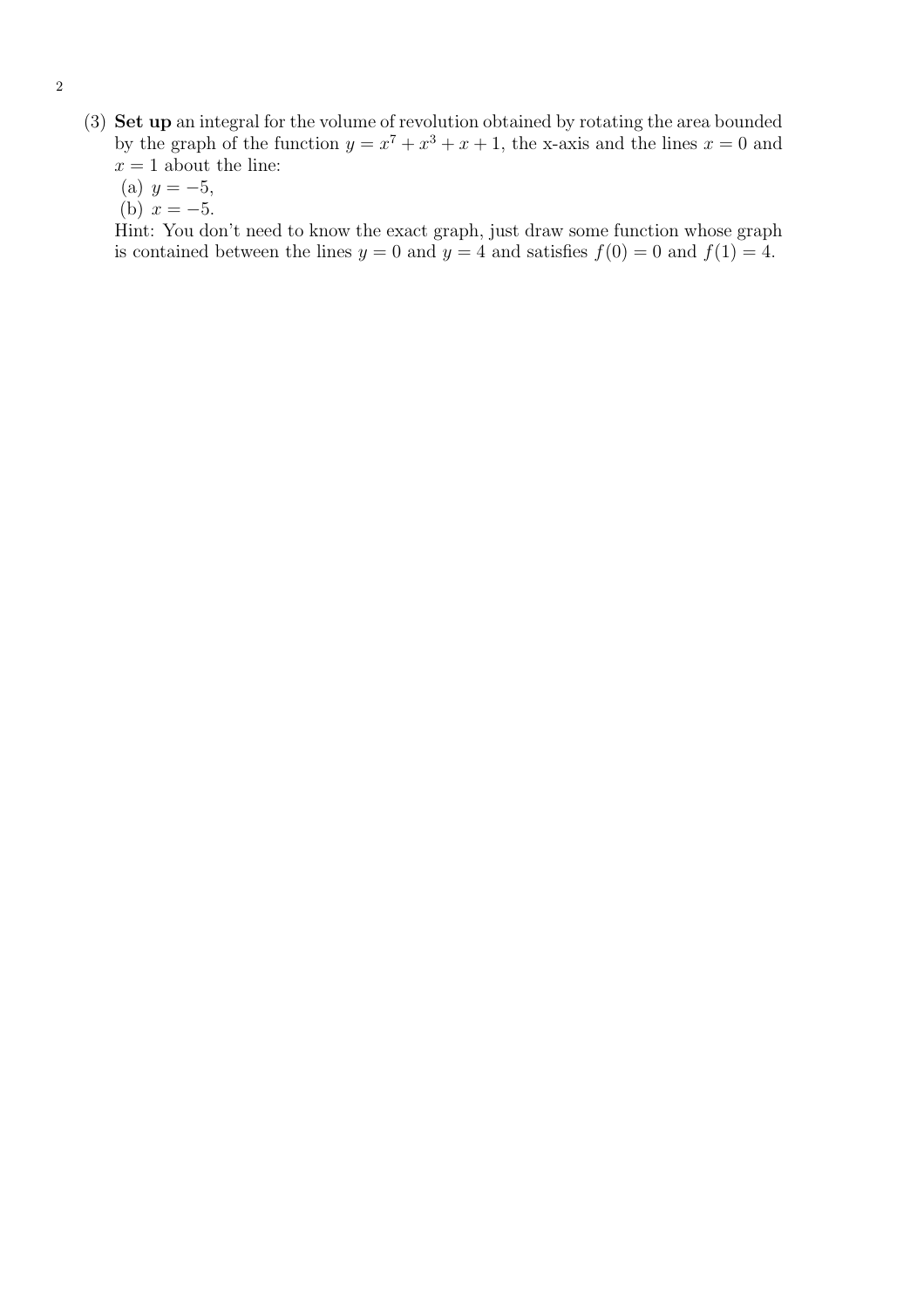- (4) Give the radius **and** interval of convergence for the following series:<br>
(a)  $\sum_{n=1}^{n=\infty} \frac{(-1)^n x^n}{n^2}$ .
	- $(-1)^n x^n$  $\frac{1)^n x^n}{n^2}.$

(b)  $\sum_{n=1}^{\infty}$  $3^n x^n$  $\frac{d^n x^n}{n!}$ .